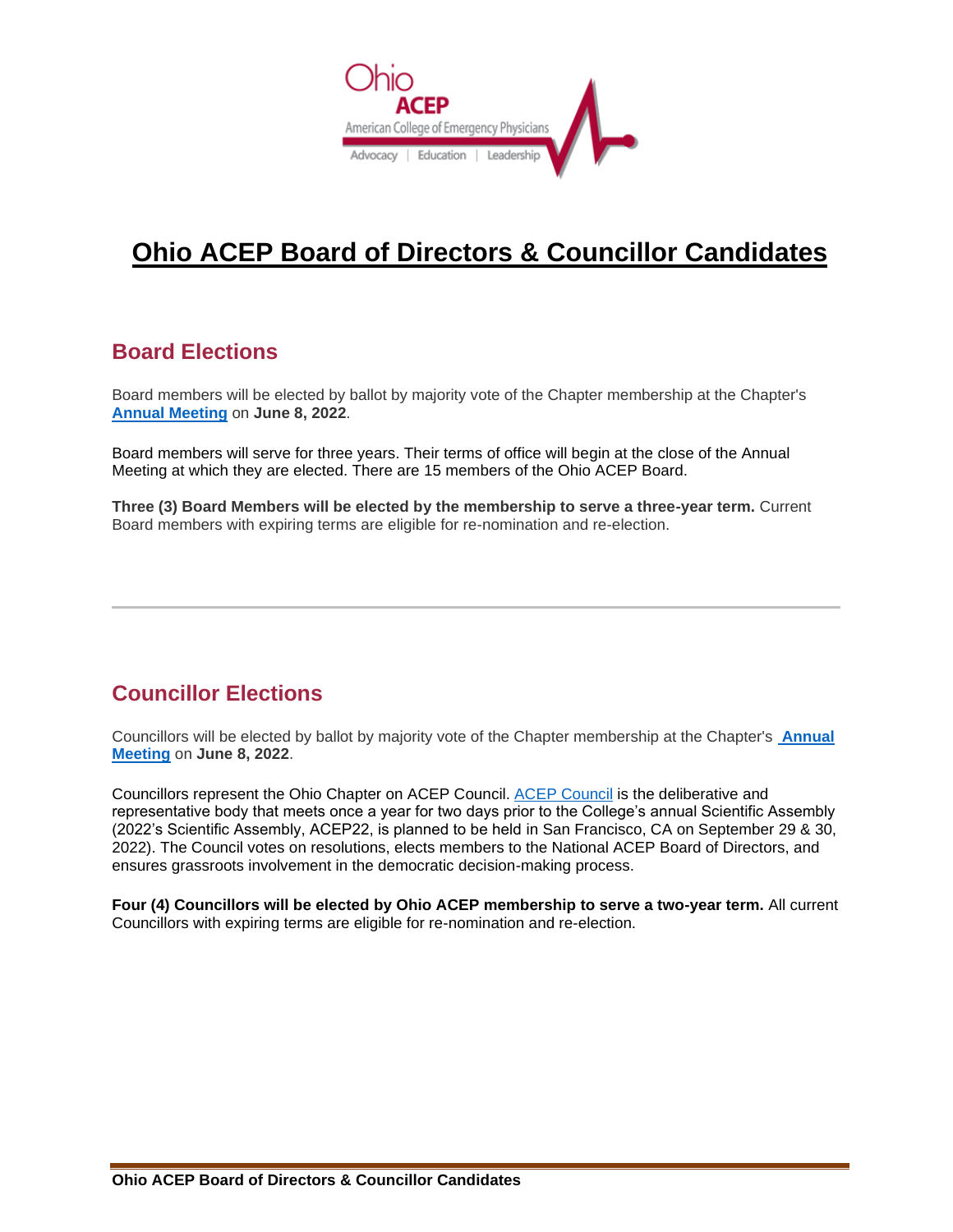

#### **John Casey, DO, MA, FACEP, FACOEP; Board Candidate** *(Columbus, Ohio)*

Dr. John Casey currently serves as the Residency Program Director at OhioHealth Doctors Hospital, a community academic site. He has significant experience as a member of the ACEP Federal Government Affairs and Public Health and Injury Prevention Committees and has previously served on the Board of the American Osteopathic Association and OhioHealth.

The next few years in Ohio remain critical in regard to legislation impacting physician practice, and Dr. Casey wants to contribute back to Ohio ACEP for being so supportive of him during residency and his early years in practice. Dr. Casey brings a strong voice representing emergency physicians with legislators and policy leaders, having a long history of political advocacy including being named as a Champion of Change for Healthcare by President Obama. His experience as hospital Chief of Staff allowed Dr. Casey to develop the skillset to effectively communicate with hospital leaders and the medical staff from all specialties. In that position, it was Dr. Casey's responsibility to address practice right concerns with non-physician providers and identify solutions for ED boarding.

Dr. Casey understands the challenges of daily EM practice with continued shrinking resources; increasing workplace violence; fair reimbursement; the ongoing opioid epidemic; and workforce concerns. Dr. Casey has significant career based knowledge in both EMS and academic emergency medicine, and is eager to use this varied skillset in service to his emergency medicine colleagues.

Dr. Casey is running to serve on the Ohio ACEP Board of Directors because activity at the state chapter level affords the opportunity to advance emergency medicine while supporting his colleagues at the local, regional, state, and national level.



## **Hannah Hughes, MD, MBA; Board Candidate**

*(Cincinnati, Ohio)*

Dr. Hannah Hughes is an Assistant Professor of Emergency Medicine at the University of Cincinnati (UC) where she also completed residency and was Chief Resident. She currently serves as the Assistant Medical Director of UC's Center for Emergency Care.

"Best doctor. Best leader. Best specialty." This is the mantra that guided Dr. Hughes' 3-year term as EMRA's President and is markedly like the 3 pillars of education,

leadership, and advocacy that guide Ohio ACEP's efforts to advance emergency medicine for its practice, physicians, and patients.

Like many with previous involvement in organized medicine, she has gained experience being both a member and leader of a board of directors, connecting with and representing members, and advocating for the specialty as an ACEP Councillor and at ACEP's Lobby Day.

Unique to leading an organization during a pandemic, Dr. Hughes learned invaluable skills that she hopes to bring to Ohio ACEP as it faces the aftermath of market changes from COVID-19, including; maximizing member value when traditional member benefits are compromised; making key financial decisions to ensure organizational sustainability during market uncertainty; and conceptualizing an organization's future through strategic planning when faced with internal and external crises.

Dr. Hughes hopes to learn from the legacy of Ohio ACEP leaders that have come before her and simultaneously add a unique perspective to its' Board of Directors.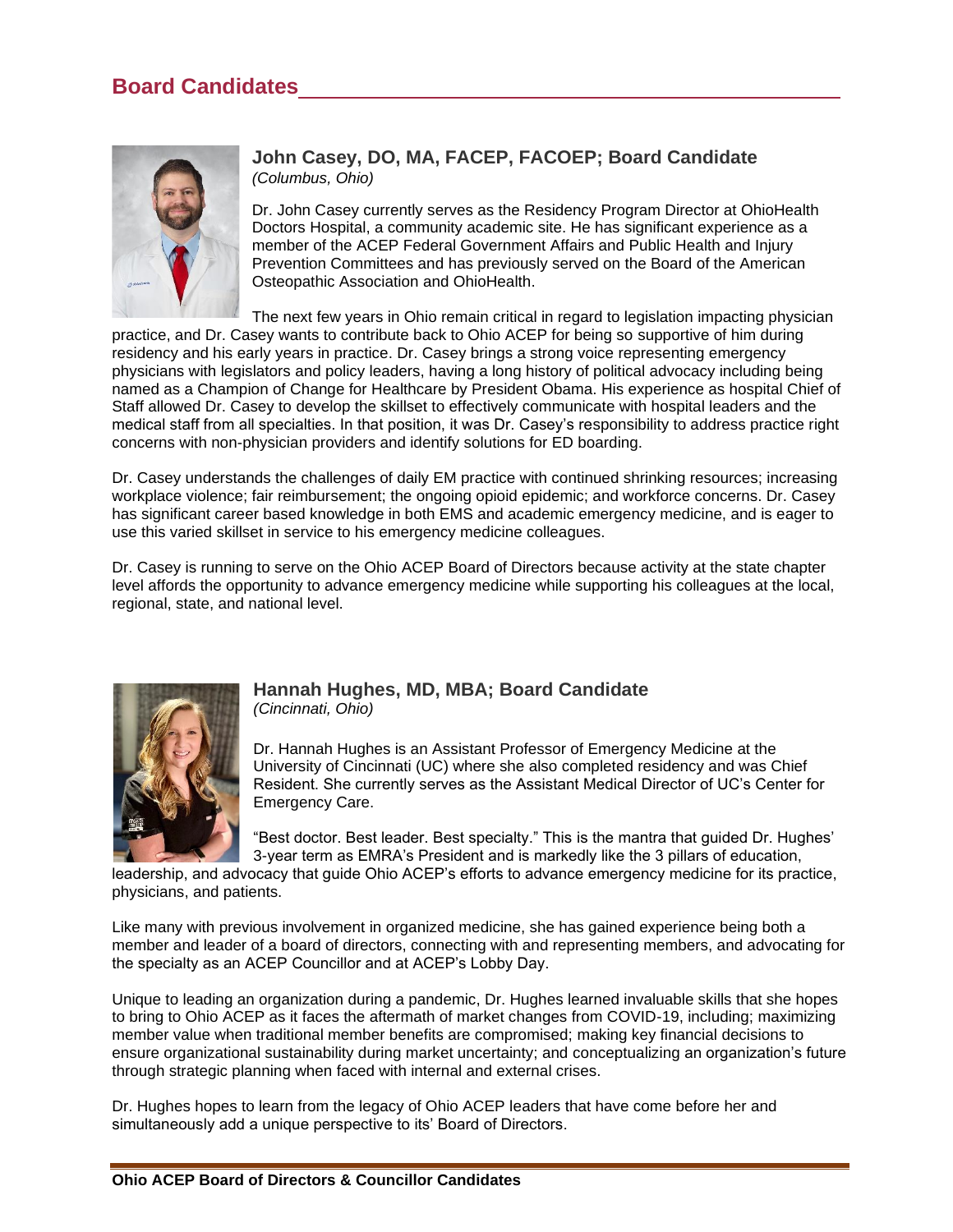### **Ryan Squier, MD, FACEP; Board Candidate**



*Incumbent (Powell, Ohio)*

Dr. Ryan Squier was born in Toledo, Ohio, graduated from St. John's Jesuit High School, and pursued a Bachelor of Science in Biology degree from Loyola University of Chicago. While studying at Loyola, Dr. Squier earned minors in Bioethics and Business Administration. He then returned to Toledo to attend the University of Toledo College of Medicine for his medical degree. Seeking to continue training for emergency medicine in arguably the most beneficial climate for the specialty, Dr. Squier stayed in Ohio and trained at Akron General Medical Center, the first

community-based emergency medicine residency program in the country.

After residency, he relocated with his wife and four children to Powell, Ohio, joining the Mid-Ohio Emergency Services group in 2013. He has continued to focus on developing his position in the specialty through involvement in the Ohio Chapter's Leadership Development Academy, continued service as a member of the Ohio ACEP Board of Directors, member of the Executive Board, and as President of the Chapter from 2020-2021. Through that experience, Dr. Squier has had the opportunity to learn and interact with many of our state and national leaders and he hopes that he, too, may enact a further sense of leadership for an organization that supports our specialty of emergency medicine.

As an Ohio ACEP member, Dr. Squier has helped to further EM's voice to the community about the opioid abuse epidemic, serving as project coordinator for NIX Opiates. He has also been privileged to develop strong local, state, and national relationships in his advocacy for our specialty and the issues that are pivotal to our practice and our patients. Dr. Squier looks forward to continuing to serve emergency physicians, the specialty of emergency medicine, Ohio ACEP, and the National College in the future.

### **Board & Council Candidates**



**Thomas Lukens, MD, PhD, FACEP; Board and Council Candidate** *Incumbent (Cleveland, Ohio)*

Dr. Thomas Lukens has been a member of Ohio ACEP for greater than 30 years and believes his career in emergency medicine has greatly benefited from his involvement in the Chapter. Dr. Lukens is proud that Ohio ACEP continues to remain a wellregarded resource for medical education and, in addition, has demonstrated excellence in monitoring and acting on the political forces that affect the practice of medicine today.

Dr. Lukens would like to continue to contribute to the Chapter by serving as a Councillor and on the Board of Directors. He has been a member of the Board for 19 years, serving as the 2011-2012 Chapter President. He has also served as a Councillor for the past 17 years and is well acquainted with the processes and procedures used at the Council meeting. Having this experience, Dr. Lukens believes he can bring to the organization the benefit of institutional history and a willingness to work hard to represent his fellow emergency physicians as the specialty moves forward in the ever-changing field of healthcare.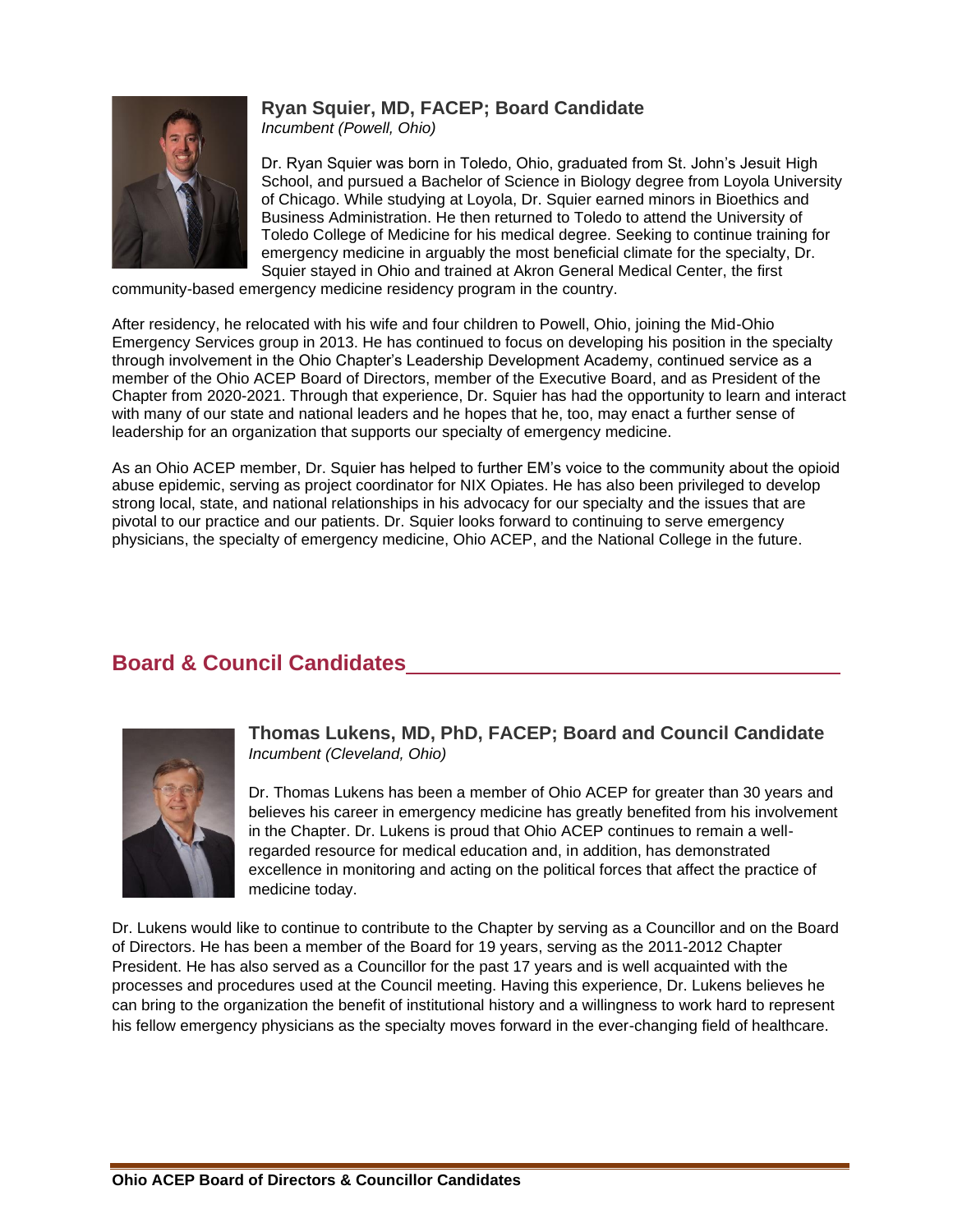### **Council Candidates**



#### **Christopher San Miguel, MD, FACEP; Council Candidate** *(Columbus, Ohio)*

Dr. Christopher San Miguel is originally from North Carolina but has been a member of Ohio ACEP since moving to Columbus for residency in 2014. He currently serves as a faculty member at The Ohio State University, where he serves as the 4<sup>th</sup> year Emergency Medicine Clerkship Director.

Dr. San Miguel is a second-generation emergency physician, and his father continues to practice in a critical access hospital in North Carolina. Because of his close

relationship with his father, he feels that he is in a unique position to understand the concerns of and day to day challenges faced by community emergency physicians, even though he practices in an academic setting.

Dr. San Miguel is running for Chapter Councillor because he is concerned about the future of our specialty. He understands that the multitude of issues facing emergency medicine are complex, ranging from the regulation of billing practices to physician practice ownership to changes in residency educational requirements. He believes that our organization has an obligation to take action, make a stand, and advocate for its members.

In approaching these problems and their potential solutions, Dr. San Miguel will rely on his fundamental belief that residency-trained, physician-led healthcare teams provide the highest quality patient care and that local leadership with democratic contributions creates the most sustainable practice environments. He would greatly appreciate the opportunity to represent all Ohio emergency physicians as we work towards a brighter future.



#### **Imran Shaikh, MD, FACEP; Council Candidate** *Incumbent (Columbus, Ohio)*

Dr. Imran Shaikh is in his seventh year as an attending physician and currently practices with Mid-Ohio Emergency Services. During his time serving as a Councillor, he says he has seen the critical importance of advocacy for the specialty of emergency medicine at both the local and national level.

Dr. Shaikh believes that ACEP Council is a platform for emergency medicine physicians, particularly with protecting jobs, strengthening our specialty within the

healthcare field, and most importantly, improving physician wellness. He feels that his experience serving as an Ohio ACEP Councillor and his involvement in Ohio ACEP's Leadership Developmental Academy, has allowed him to experience firsthand how big of an impact we can make as individuals, and has solidified his desire to be an advocate for our specialty.

Dr. Shaikh says he would be honored to combine his experience, knowledge, and innate passion for emergency medicine with that of his colleagues in continuing to strive for positive progress within the specialty.